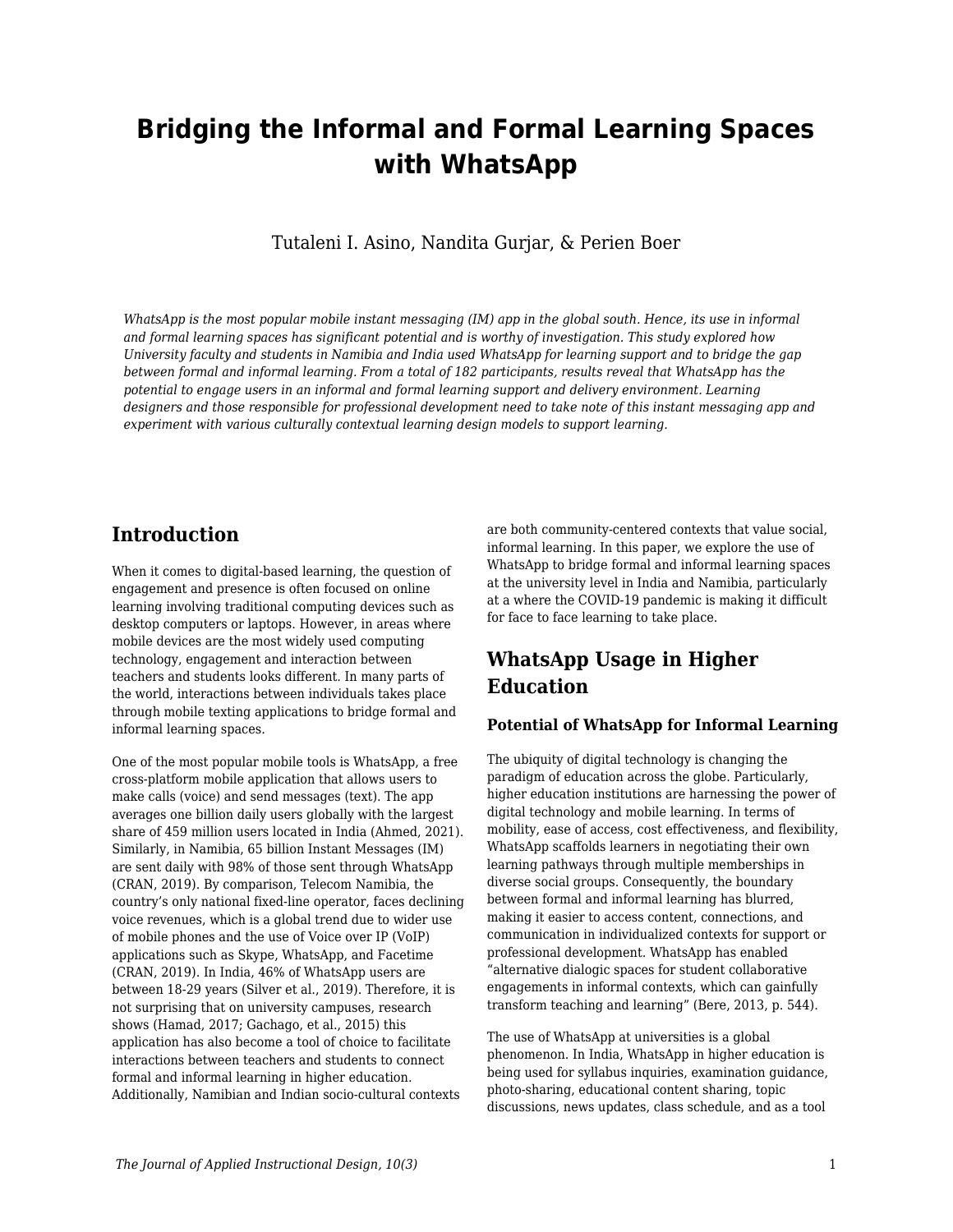of information dissemination and announcements (Tandale, 2018). Gasaymeh (2017) investigated university students' use of WhatsApp for personal and educational purposes in Jordan particularly to connect with instructors and peers to ask questions and share educational materials. The results indicated that of the participants:

- 39% stated they use WhatsApp to communicate with classmates
- 10% stated that they communicate with their instructor about matters related to course requirements
- 22% use WhatsApp to publish course announcements
- 24% discuss ideas about courses with their classmates
- 16% discuss ideas related to courses with instructors
- 23% seek help related to course requirements from students who have already taken the course
- 26% percent post links to topics and resources related to courses
- 23% to form student groups for educational purposes
- 24% to organize meetings with classmates regarding the assignment and project required by the instructor
- 15% to communicate with instructors about office hours and meetings
- 21% to get feedback from course instructors.

Pinar and Pinar (2017) conducted a study on Turkish university students' attitude towards WhatsApp textbased interaction and the usage of emojis to express emotions and ideas. A focus group interview with five male and five female students revealed that Turkish students have a strong disposition to use emojis in their everyday communication. Exceptions are in ambivalent affective situations and stressful situations when they do not use emojis in their WhatsApp communication.

### **Potential of WhatsApp for Formal Learning**

In the socio-cultural contexts of Namibia and India, where WhatsApp has been a personal and professional tool of communication and learning, WhatsApp effectively connects informal and formal learning spaces by taking learning beyond the walls of the classroom. Informal learning happens as students and faculty communicate with one another in their daily discourse. This informal learning may be tacit and invisible, happening outside of a formal setting (Eraut, 2004). What the use of whatsapp does show though is that it can be used as an Intervention Tool to Improve Educational Outcomes (21st century skills). Specifically, it can be used for collaboration, problem solving and communication.

#### **Collaboration and Learning Support**

WhatsApp could be used to promote mobile collaborative learning and social networking. The study from Thaba-Nkadimene (2020), recommends that teacher education in South Africa should expose pre-service teachers to WhatsApp learning and pedagogies. The use of WhatsApp in education is numerous and varied. In India. it has been used in medical education, particularly with planned educational interventions. Further, teacher training and professional development in India is an area where WhatsApp has been used to provide instructional support to teachers. To counter absenteeism and support teachers in rural India, WhatsApp was used to monitor teaching and provide professional development to enhance teacher effectiveness (Nedungadi et al., 2018). In Southwest India, where science teacher's morale was very low, a WhatsApp group was created with 30 science teachers to fill teacher-identified conceptual gaps and build confidence in teaching (Kumar Singh, 2017).

A perception study of nephrology fellows and faculty using WhatsApp as a teaching and learning tool, found that perceptions were positive. Comfort and control emerged as the main themes. The finding was that the ease of use, familiarity, and cost-effectiveness of the tool can augment student learning during fellowship (Jhaveri et al., 2020). During the COVID-19 lockdown in India, studies showed that the most common mode of consultation was by WhatsApp messages while email was the least preferred method (Pandey et al., 2020; Kapasia et al., 2020).

Albers et al. (2015) surveyed Emirati undergraduate university students  $(N=118)$  on the best mobile learning tool for their collaborative project. Findings indicated that WhatsApp is both free and allows for communication in Arabic. These factors contributed to students' preference for WhatsApp. The cross-platform functionality of WhatsApp (i.e., use on iPhone, Android phone, blackberry, and others), language support (i.e., dual language capability), ability to create groups function, media support (i.e., audio, video, images, and text with downloads), and message latency (i.e., typical response time) contributed to WhatsApp platform's communication richness.

### **Problem Solving**

Kapoor et al. (2019) used WhatsApp with Indian pediatric undergraduate students to discuss five clinical cases in a WhatsApp group. The findings indicated that clinical discussions significantly increased undergraduate students' subject matter knowledge, improved their problem-solving skills, and motivated them to study.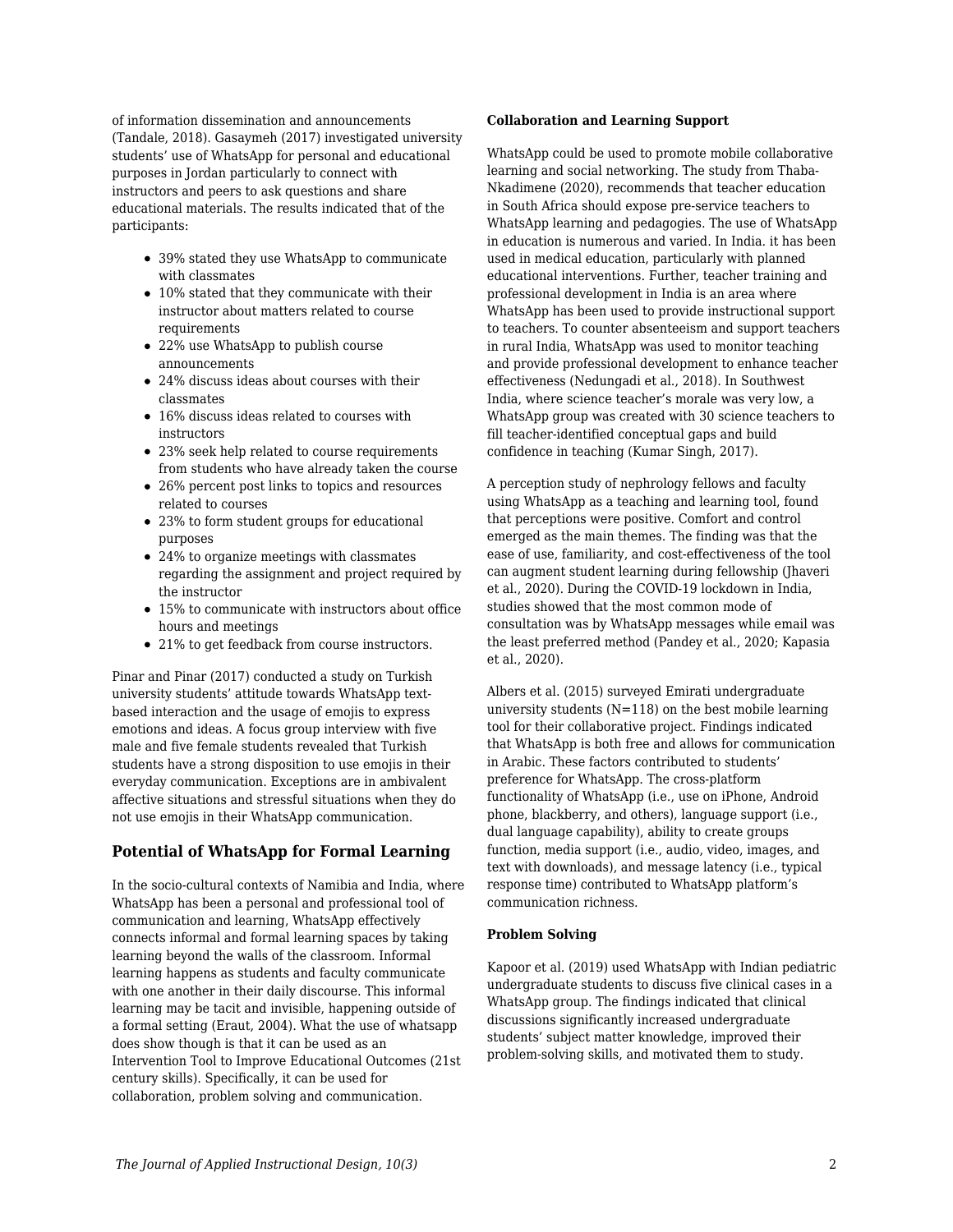#### **Communication**

Similarly, Nuuyoma et al. (2018), concluded that WhatsApp is a suitable communication tool in maintaining communities of practice among students and lecturers in higher education. The study indicated that certain behavioral issues negatively affect the use of WhatsApp for learning. In the Namibian student subject groups, students noted discrimination in the form of being sidelined with offensive emojis, disturbances through sharing unrelated videos or materials, and fellow students not responding in time to communication or questions of clarity on tasks (Nuuyoma et. al., 2018). Furthermore, this study highlighted that the frequent use of WhatsApp leading to addictive behavior and the need to constantly check on posts and status of group members. Inability to balance work-life within WhatsApp seems to be a negative impact in using WhatsApp. The ease of use, access, and relatively cheap connectivity cost appear to be negated if there is a need to educate university students on mechanisms to mitigate the negative effects of WhatsApp (Nuuyoma et. al., 2018).

In higher education contexts in India, most of the published WhatsApp research has been situated in medical education (Bakshi & Bhawalkar, 2017; Jhaveri et al., 2020; Kaliyadan et al., 2016; Kapoor et al., 2016). Bakshi and Bhawalkar (2017) examined second- and third-year anesthesia residents' perception of being in a WhatsApp group with a board-certified anesthesiologist with specialization in pain management, and how WhatsApp discussions in pain management presented through clinical scenarios, resident inquiries, and instructional support benefitted anesthesiology residents. Residents felt that WhatsApp discussions were useful. Documentation of details in clinical forms improved from 30% to 100%.

### **Potential impediment for use of WhatsApp in informal and Formal Learning**

While this article is focusing more towards the benefits of using whatsapp as a learing tool, it should not be taken to mean that everyone embraces this tool. The ability to adopt and embrace Whatsapp for learning is impacted by the perception towards it as well as various technological challenges.

#### **Perceptions and Use**

WhatsApp use has been examined as an intervention tool to determine impact on educational outcomes. Mbukusa (2018) investigated University of Namibia's students' perceptions towards using the WhatsApp application as a learning tool for Teaching Methods of English as Second Language in a Bachelors' degree program. His findings indicated that Namibian students found using WhatsApp

effective as a Teaching and Learning delivery mode for the English language. The use of WhatsApp as a platform in formal spaces however is not without challenges. For example, students found it difficult balancing online activities and academic preparation. The platform distracted students from completing assignments and adhering to personal academic schedules. The study, however, did not account for students not having smartphones, hence reliability in terms of the fewer responses to the survey cannot be accounted for. Overall, the study indicated that students preferred this platform for communication and enjoyed it as a tool for learning.

#### **Technology Challenges**

In Kakuma refugee camp in Kenya, WhatsApp discussions provided mobile peer mentoring among teachers in a project entitled *Teachers for Teachers* (Mendenhall et al., 2018). Some of the challenges encountered in this project were lost or broken phones, retrieving WhatsApp data with replacement phones, lack of connectivity, and cost of mobile data which put the sustainability of the project in jeopardy. The time commitment for mentoring on WhatsApp was another constraint.

In the South African context, Mpungose's (2020) study revealed first-year students' perception of using Moodle as a compulsory, university-required eLearning platform was challenging. The alternative proposed in this study was to supplement the more familiar and widely used informal social media application, WhatsApp, with Moodle as an eLearning platform to create equitable educational opportunities.

# **Research Questions**

Our study was guided by the following questions:

- 1. How do students and higher education professionals use WhatsApp in university settings in India and Namibia to bridge the gap between formal and informal learning?
- 2. What are the differences and similarities in the usage of WhatsApp between the two countries or cross-culturally?
- 3. What has led to the selection of WhatsApp as opposed to other texting platforms (What does WhatsApp allow participants to do that other applications do not)?

# **Method**

### **Research Design**

This research used a structured cross-sectional webbased survey instrument to explore how universities in Namibia and India used WhatsApp for learning. The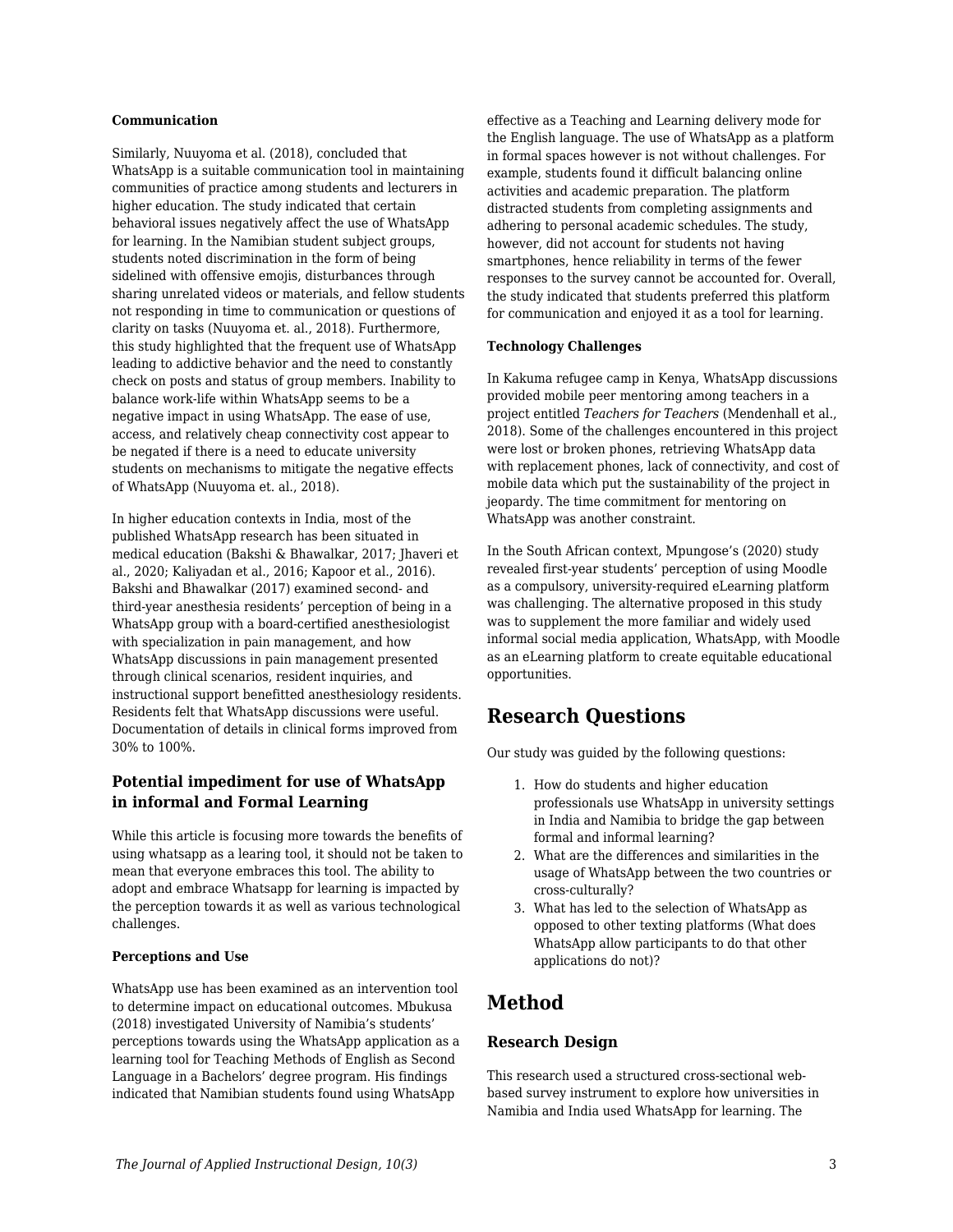survey was administered electronically through the Qualtrics survey instrument.

### **Data Collection Instrument**

We pilot tested a draft survey for feedback to 15-20 individuals in the population to be sampled. Following an iterative process of constructing the survey, ten survey questions were identified. After reviewing seven possible surveys, a decision was made to modify Rambe and Bere's (2013) validated survey. The survey had yes or no questions, open-ended questions, and questions based on a five-point Likert scale (i.e., strongly disagree, disagree, neither disagree or agree, agree, and strongly agree). Question groupings were based on constructs such as: mobility; convenience and ease of use; engagement through WhatsApp with open-ended questions on WhatsApp use. Partners in Namibia and India received and reviewed the survey to provide input on linguistic terms and expressions. The goal was to ensure clarity of communication in the survey to be understood correctly in the specific socio-cultural contexts. The final survey consisted of four parts: (1) three yes or no questions and an open-ended question on how students and teachers are using WhatsApp. (2) three open-ended questions on the selection of WhatsApp as opposed to other texting platforms (3) 28 Likert scale questions from strongly disagree to strongly agree on various affordances and usage of WhatsApp to facilitate community and teaching and learning, and two open-ended questions on advantages and disadvantages of WhatsApp (4) demographic questions.

After pilot testing the survey with 15-20 individuals in the population to be sampled, the finalized Qualtrics survey link was sent to local partners to distribute at their universities. In India, the survey was disseminated to graduate and undergraduate students and faculty at Indian Institute of Technology in Varanasi. The faculty and students that took the survey were from the math department. Therefore, in the Indian context, a majority of the student population were from the math discipline. In Namibia, the students and faculty came mainly from the University of Namibia (UNAM). The disciplines represented for students were Economics, Biology, Mathematics, Educational Technology, Education and Languages. The academic disciplines represented were Nursing, Radiology, Human Movement, Public Health, Biology, Mathematics, English, and Human Resource Management. The aim of the survey was to collect a broad overview of a larger academic population in terms of their educational activities on the WhatsApp platform.

### **Population, Sample, and Sampling**

The population of this study was focused on faculty from Higher Educational Institutions (HEI) in India and

Namibia. The probability sampling was aimed at simple random sampling within the population of academics at respective institutions of higher learning in India and Namibia. The subjects (n=182) logged in to take the survey. However, after cleaning up the data, only a total of 110 responses were usable. The rest of the responses (72) were discarded because they were incomplete. The survey was sent to as many institutions in the two countries and sampling was random.

### **Data Procedure and Analysis**

The data analysis was done with SPSS to generate descriptive statistics with mean and standard deviation of the Likert scale items. The survey offered an option to add an additional option if not in the pre-existing option lists. Additionally, a Likert-scale of 1-5 items with '5' being extremely important and '1' being not important at all. The analysis for this research was mainly frequency distributions and is presented in tables and histograms. The results report on the demographic data followed by matching the data to the research questions.

# **Results**

The data were collected during COVID-19 pandemic lockdown period which may have impacted participation. The demographic information of the subjects shows that the majority were students (see Table 1). The decision to report all data by country was made due to an overrepresentation of one institution from each country. The subjects from India were predominantly from the Indian Institute of Technology (IIT-BHU), Varanasi with a few others from Indian Institute of Technology, (IIT), New Delhi. The subjects from Namibia came from the University of Namibia (UNAM), with a small sample from The International University of Management (IUM). Despite results from subjects leaning towards mostly students, the dataset remains valuable and relevant for the objectives of this study as it potentially reflects the activities of the Faculty administering the WhatsApp groups.

Table 1

Demographics of Participants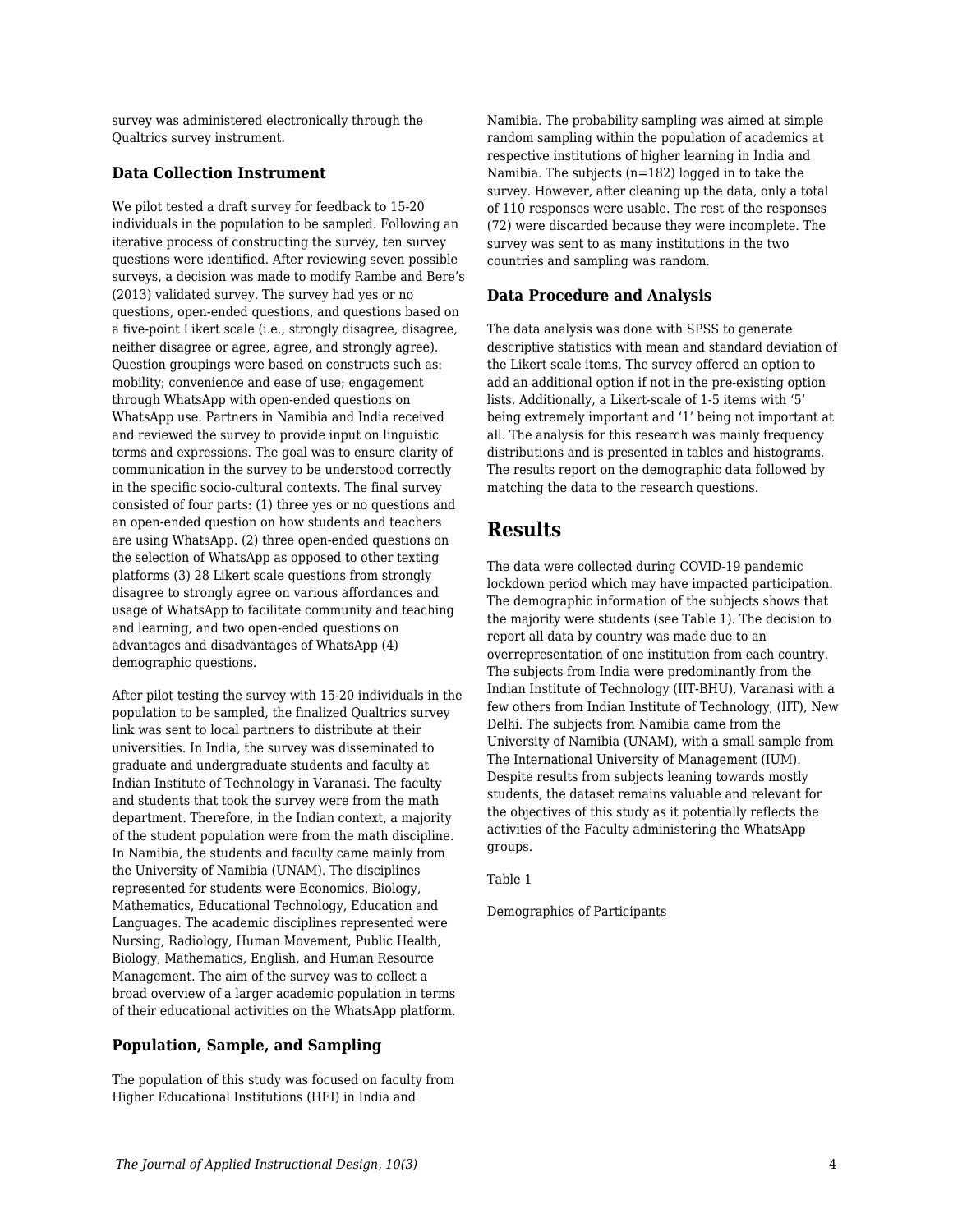|                   |                               | India $(67)$  | Namibia (43)                                    |
|-------------------|-------------------------------|---------------|-------------------------------------------------|
|                   |                               | (4)           | instructor/lecturer instructor/lecturer<br>(12) |
|                   | Gender Female                 | $0\%$         | 75%                                             |
|                   | Male                          | 100%          | 25%                                             |
| Age               | 28-38                         | 80%           | 47%                                             |
|                   | 39-59                         | 20%           | 53%                                             |
|                   |                               | Students (63) | Students (31)                                   |
|                   | Gender Female                 | 19%           | 77%                                             |
|                   | Male                          | 81%           | 23%                                             |
| Age               |                               |               |                                                 |
|                   | 18-21                         | 97%           | 50%                                             |
|                   | 22-26                         | 3%            | 37%                                             |
|                   | 27-32                         | $0\%$         | 13%                                             |
| Year in<br>School |                               |               |                                                 |
|                   | 2nd year                      | 98%           | 84%                                             |
|                   | 3rd year                      | $0\%$         | 6%                                              |
|                   | Postgraduate 2%<br>(Graduate) |               | 10%                                             |

### **Faculty Demographics**

In India, all four professors who took the survey were male and 80% of them were in the age range of 28-38 years while only 20% were 39-59 years. In Namibia, the faculty participation was higher with 12 participants of which 75% were female and only 25% were male. The age distribution of faculty participants in Namibia was equal where 47% were between 28-38 years and 53% were in the age range of 39-59 years.

### **Student Demographics**

In India, 63 students participated in the survey out of whom 19% were female while 81% were male. A majority of students (97%) were in the age range of 18-21 years and only 3% were 22-26 years. There were no students in the 27-32 years age range. The majority (98%) were second-year undergraduate students and only 2% were graduate students. In Namibia, 31 students participated in the survey:

- 77% were females and 23% were males
- 50% were between 18-21 years; 37% were between 22-26 years, and thirteen 13% were 27-32 years. A majority of student participants (84%) in Namibia were also second-year university students with 6% third-year students and 10% graduate students.

Examining the pattern of participation, the trend was more towards younger male faculty and students in the Indian context as opposed to more equitable and predominantly female participation among students and faculty across different age groups in Namibia. Since a majority of Indian student participation came from the

math department, it could be a contributing reason for the disequilibrium between genders.

### **RQ1. How do students and higher education professionals use WhatsApp in university settings in India and Namibia to bridge the gap between formal and informal learning?**

The survey data shows WhatsApp is used by educational professionals for educational purposes in both countries. As table 2 shows, a majority of teachers in the sample report use WhatsApp to communicate with students outside of class. While 17% of participating instructors from India indicated they send homework to students via WhatsApp, the number in Namibia was higher with 55%. The majority of teachers from Namibia indicated they receive homework questions from students, whereas the majority of teachers in India indicated they do not.

#### Table 2

The Selection/Options for Teacher Use of WhatsApp

|                                                                                                                      | India (6) |     | Namibia<br>(12) |     |
|----------------------------------------------------------------------------------------------------------------------|-----------|-----|-----------------|-----|
| Have you used your<br>WhatsApp to                                                                                    | No        | Yes | No              | Yes |
| 1communicate with students<br>outside of class time?                                                                 | 17%       | 83% | 8%              | 92% |
| 2send homework<br>assignments to students?                                                                           | 83%       | 17% | 45%             | 55% |
| 3receive homework<br>assignments from students?                                                                      | 80%       | 20% | 73%             | 27% |
| 4connect with your students<br>while on campus?                                                                      | 50%       | 50% | 27%             | 73% |
| 5 receive notification from<br>students about not being able<br>to attend class                                      | 25%       | 75% | 20%             | 80% |
| 6brainstorm topics                                                                                                   | 100% 0%   |     | 50%             | 50% |
| 7 receive specific questions<br>related to subject or<br>assignment/homework                                         | 75%       | 25% | 30%             | 70% |
| 8teach through chat, pics,<br>video, and audio                                                                       | 100% 0%   |     | 40%             | 60% |
| 9collect data from<br>participants by sending link to<br>online surveys                                              | 80%       | 20% | 30%             | 70% |
| 10 receive concerns and<br>evidence of issues (e.g., not<br>being able to login or an error<br>message, or the like) | 25%       | 75% | 20%             | 80% |
| 11send out online Moodle (or 80%<br>other LMS) quizzes                                                               |           | 20% | 80%             | 20% |
| 12reschedule classes (e.g., if<br>travelling for<br>conferences/seminars, etc.)                                      | 50%       | 50% | 10%             | 90% |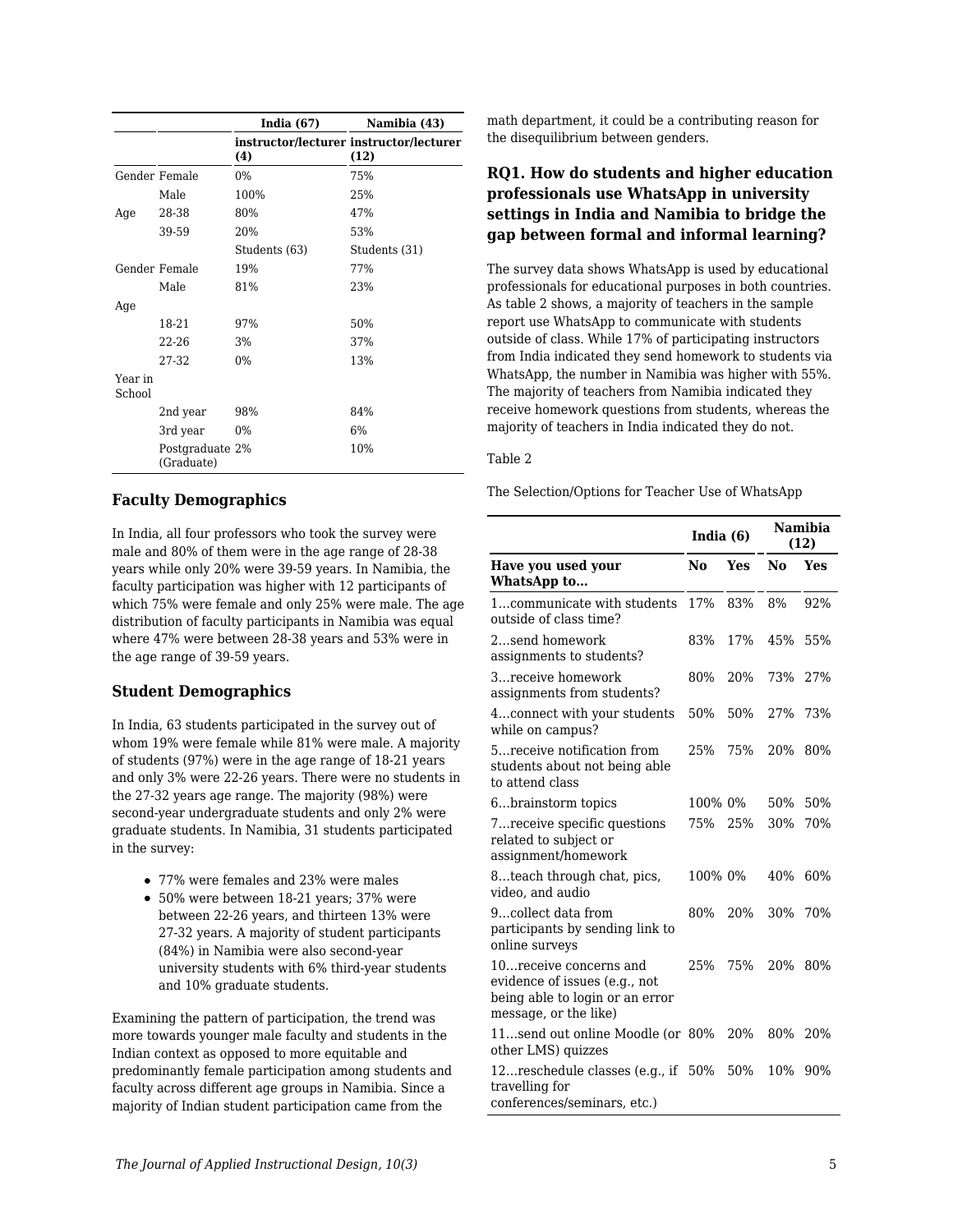#### **Faculty Use of WhatsApp to Bridge Formal and Informal Learning**

WhatsApp serves a communicative function to bridge formal learning that happens at the university and informal learning that continues through conversations and questions in both contexts. Teachers' use of WhatsApp in India is mainly to communicate information such as announcements and receive communication from students about attendance, homework, issues, and concerns. On the other hand, teachers' use of WhatsApp in Namibia indicates a more active, instructional use of WhatsApp to connect formal and informal learning spaces as they send and receive homework on WhatsApp, brainstorm topics, and teach through chat, pics, video/audio by leveraging the affordances of WhatsApp.

#### Table 3

The Selections or Options in Survey on Students Use of WhatsApp

|                                                                                                                             |                | India<br>$(n=63)$ |         | Namibia<br>$(N=31)$ |
|-----------------------------------------------------------------------------------------------------------------------------|----------------|-------------------|---------|---------------------|
| <b>Have you used your WhatsApp</b>                                                                                          | N <sub>0</sub> | Yes               | No      | Yes                 |
| to                                                                                                                          |                |                   |         |                     |
| 1. Communicate with<br>instructor/lecturer/teacher outside<br>of class time                                                 | 30%            | 70%               | 6%      | 94%                 |
| 2. Receive class homework from<br>your instructor/lecturer/teacher                                                          | 54%            | 46%               | 14%     | 86%                 |
| 3. Send completed homework to<br>your instructor/lecturer/teacher                                                           | 81%            | 19%               | 50%     | 50%                 |
| 4. Connect with your<br>instructor/lecturer/teacher while on<br>campus                                                      | 46%            | 54%               | 44%     | 56%                 |
| 5. Let instructor/lecturer/teacher<br>know that you are unable to come to<br>class                                          | 73%            | 27%               | 56% 44% |                     |
| 6. Brainstorm topics                                                                                                        | 31%            | 69%               | 19%     | 81%                 |
| 7. Ask instructor/lecturer/teacher<br>specific questions related to subject<br>or assignment/homework                       | 29%            | 71%               | 19%     | 81%                 |
| 8. Receive instruction (e.g., actual<br>teaching through chat, pics, video,<br>and audio)                                   |                | 48% 52%           |         | 11% 89%             |
| 9. Collect data from participants by<br>sending link to online surveys                                                      | 47%            | 53%               | 31%     | 69%                 |
| 10. Raise concerns and show<br>evidence of an issues (e.g., not<br>being able to login or an error<br>message, or the like) | 27%            | 73%               | 15%     | 85%                 |
| 11. Take online Moodle (or other<br>LMS) quizzes                                                                            | 66%            | 34%               | 26%     | 74%                 |
| 12. Get clarification on<br>homework/class assignments from<br>your instructor/lecturer/teacher.                            | 27%            | 73%               | 7%      | 93%                 |
| 13. Communicate with the fellow<br>students for various academic<br>activities                                              | 5%             | 95%               | 4%      | 96%                 |

#### **Student Use of WhatsApp to Bridge Formal and Informal Learning**

The usage by students of WhatsApp from students in both countries seems to match the usage of their instructors in both countries as shown in table 3. The highest usage of WhatsApp in both countries relates to contacting teachers for homework or engaging with each other to brainstorm on assignment topics or other academic activities. The student usage in both contexts indicates that WhatsApp is used to create a supportive learning community among students to connect formal and informal learning spaces.

### **RQ2. What are the differences and similarities in the usage of WhatsApp between the two countries or crossculturally?**

Table 4 indicates the selection options of the five-point Likert-style questions in the survey. The consequent graphical representations depict the responses from subjects based on the corresponding questions.

#### Table 4

Selection Options in the Likert Style Question in Survey

| Q1             | I enjoy WhatsApp discussions more than face-<br>to face classroom discussions.                                                                                 |
|----------------|----------------------------------------------------------------------------------------------------------------------------------------------------------------|
| Q <sub>2</sub> | <b>Receiving questions from my</b><br>instructor/lecturer/teacher and classmates<br>anytime and anywhere frustrates me because I<br>am not given time to rest. |
| O <sub>3</sub> | Doing classwork through WhatsApp limits how I<br>express myself and my ideas.                                                                                  |
| Q4             | WhatsApp interactions can support face-to-face<br>classroom learning.                                                                                          |
| Q5             | It is not fair to use my WhatsApp mobile data for<br>schoolwork.                                                                                               |
| Q6             | I would recommend using WhatsApp for learning in<br>all my courses.                                                                                            |
| Q7             | I feel I belong to a community when using<br>WhatsApp.                                                                                                         |
| Q8             | My grades would be better if I could contact the<br>instructor/lecturer/teacher through WhatsApp after<br>university/college hours.                            |
| Q9             | WhatsApp is a distraction and should not be used<br>for learning.                                                                                              |
|                | Q10 WhatsApp makes learning more enjoyable.                                                                                                                    |
|                | Q11 I use WhatsApp to share educational materials.                                                                                                             |
|                | Q12 I have been using WhatsApp more to connect with<br>my instructors as a result of COVID.                                                                    |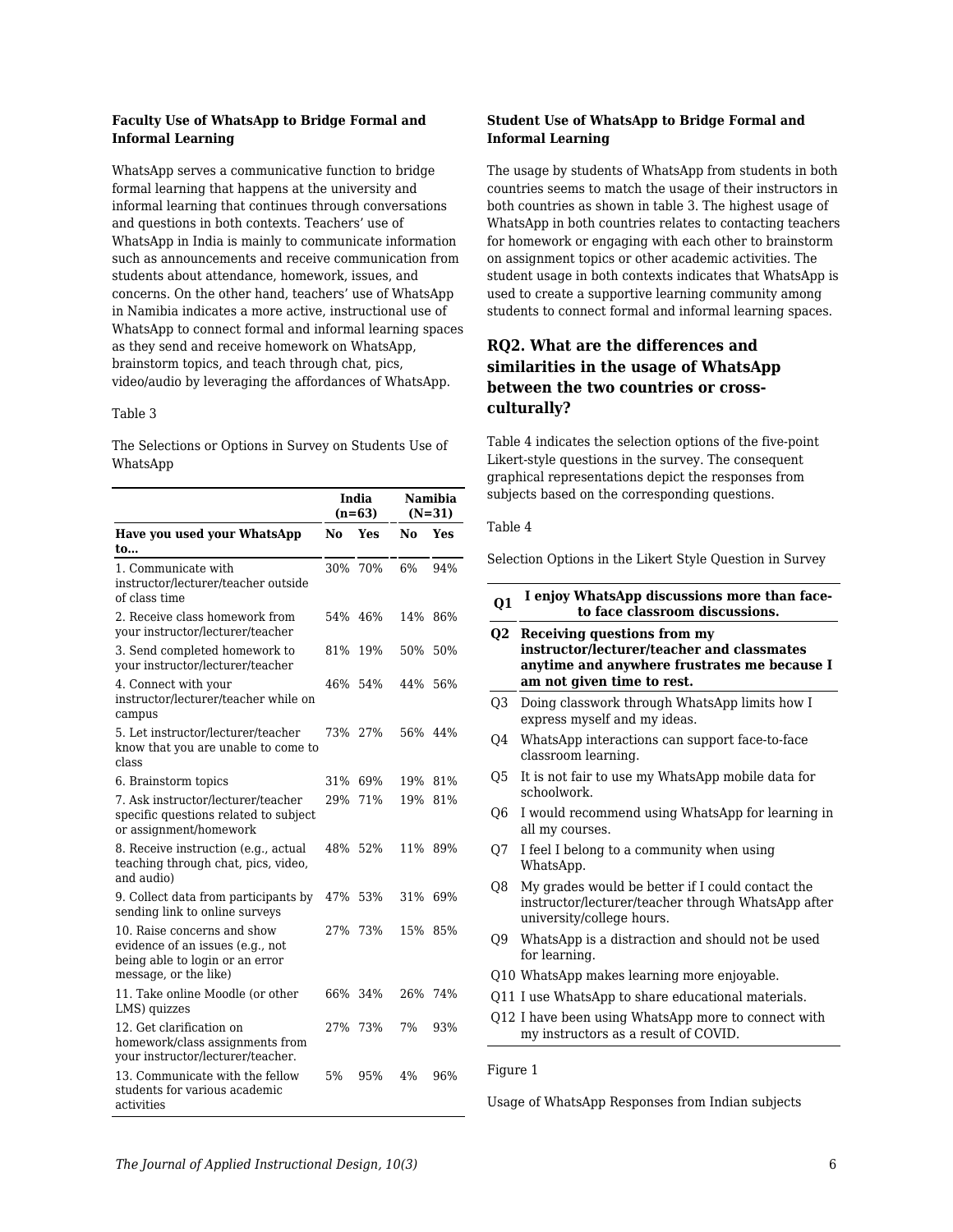

In figure 1, the stacked bar chart shows Usage of WhatsApp from responses from Indian participants.

#### Figure 2

Usage of WhatsApp from Namibian Participants



In figure 2, the stacked bar chart shows Usage of WhatsApp from responses from Namibian participants.

#### **Similarities and Differences Between India and Namibia in WhatsApp Usage to Bridge Formal and Informal Learning**

WhatsApp usage in both contexts increased during the COVID-19 pandemic. Namibian students' usage patterns increased during COVID-19 as compared to Indian students particularly with regards to how they connect their instructors as can be seen by the high level of strongly agreed or agreed with Q12. Moreover, both student groups used WhatsApp to share educational materials as represented in Q11 thereby connecting formal and informal learning through the use of mobile devices. A majority of both Namibian and Indian students disagreed that WhatsApp is a distraction and should not be used for teaching. Challenges in both contexts were related to students not being given enough time to rest due to constant connection. As mobile learning through informal spaces becomes relevant in students' lives, they need an online supportive community. However, Indian and Namibian socio-cultural contexts also favor close-knit family ties, the wisdom of elders, and oral traditions to form their own conception of community.

Less than half agreed with using WhatsApp for learning in all courses in both contexts. This could indicate that they desire WhatsApp as a supplemental tool to connect formal and informal learning rather than as the main platform for learning. In both Namibia and India, cost did not seem to be a major issue related to use of the application for educational purposes. In the item, "it is not fair to use my mobile data for learning", only 25% of Indian students agreed and about 20% of Namibian students agreed indicating students do not mind using the data for learning. The reasons could be attributed to reasonable, cheap access to mobile data plans. Therefore, mobile technology in both contexts affords connecting formal and informal learning.

There were differences in the way participants perceived their level of enjoyment in learning through WhatsApp. Namibian students found learning more enjoyable on WhatsApp as opposed to Indian students. This may be attributed to active engagement by Namibian instructors to use WhatsApp for instructional purposes as opposed to Indian instructors using it primarily for academic communication. Consequently, more Namibian students enjoyed WhatsApp discussions than face-to-face discussions. As well, there were differences in perceptions of students in Namibia and India regarding WhatsApp's ability to support classroom interactions. Close to 50% of Indian university students and about 70% of Namibian students agreed with WhatsApp's ability to support classroom interaction. This is indicative of the active role of Namibian instructors teaching through WhatsApp. Sixty percent of Indian students either strongly agreed, agreed, or somewhat agreed to "My grades would be better if I could contact the instructor after university hours," whereas Namibian students had a slightly lower percentage. This may be due to students already receiving instructional support by Namibian instructors. Slightly more students in India (about 62%) expressed a sense of belonging to a community by using WhatsApp than students in Namibia (about 55%). This could be due to the value of fellow students in supporting learning on WhatsApp. WhatsApp interactions with peers creates a community to support learning.

WhatsApp is bridging formal and informal learning spaces in higher education in both contexts through academic communication and active engagement of students in creating a supportive learning community. In Namibia, WhatsApp goes a step further to connect formal and informal spaces by functioning as a supplemental system to teach through multimodal means, to give and receive homework, and to answer student questions. Other than the usual communication with family and friends, and the informal learning activities of sending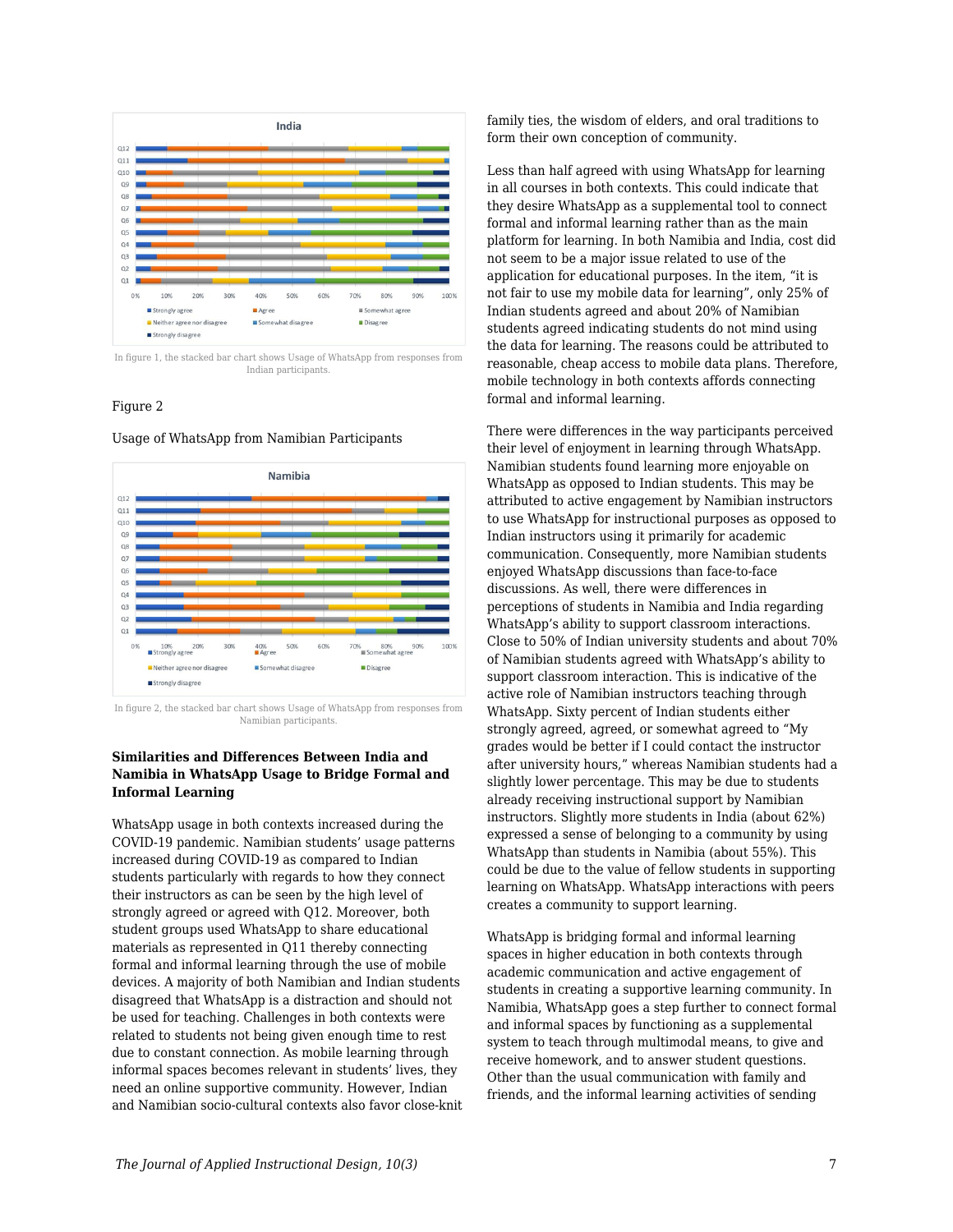notices and attending to queries from students and by instructors, it has been reported that formal instruction was attempted on WhatsApp.

The following formal educational activities on WhatsApp were:

- Instructors sent links to content videos to groups; YouTube tutorials and content links were sent to students.
- Notes, PowerPoints, eBooks, and articles were sent to various student subject groups; Instructors sent audio recordings of content where they were teaching in lecture format and gave instructions for assignments.
- Students were tasked to record themselves doing presentations and send them back to the instructor for assessment

Therefore, it provides a unique space where all information, materials, and personnel can be accessed to support learning. The unique socio-cultural contexts of both countries consider WhatsApp to be an effective and efficient mobile application to connect formal and informal learning as it is widely used and easily accessed by everyone irrespective of the social strata or internet access. The majority of subjects reported that WhatsApp has been a good tool to support learning. Therefore, WhatsApp provides equitable educational opportunities for Indian and Namibian populations to connect formal and informal learning with a supportive community of learners.

### **RQ 3. What has led to the selection of WhatsApp as opposed to other texting platforms (What does WhatsApp allow them to do that other applications do not)?**

Table 5

Reasons for WhatsApp Preference as Compared to Other Platforms Among Participants

| Q5.1 What led you to choose WhatsApp as opposed |
|-------------------------------------------------|
| to other texting platforms?                     |

| India                                         | Namibia                                                                                              |
|-----------------------------------------------|------------------------------------------------------------------------------------------------------|
| Is social media<br>most used by<br>student    | Cheap                                                                                                |
| most of my<br>contacts were<br>using WhatsApp | accessibility of it as app                                                                           |
| Easy to<br>communicate with<br>known          | is easier as you can create group<br>chats and you can post<br>pictures/videos/notes etc.            |
| It is well known in<br>the community.         | Video group call                                                                                     |
|                                               | Because it more convenience to all<br>student, does not require WIFI or<br>and proper network        |
|                                               | I can reach the whole group of<br>students                                                           |
|                                               | Most people use WhatsApp                                                                             |
|                                               | It has a rich environment and chat<br>tools for richer expression and<br>sharing of external content |
|                                               | It's available, it's popular and<br>trending with young people                                       |

The answers provided in Table 5, above, by both sets of students (Indian and Namibian) indicate that WhatsApp is deeply embedded within the structure of the society as a tool of communication. Most people use WhatsApp because it is easy to connect with contacts and friends. Additionally, the cost consideration has a considerable benefit for both countries because it is cheaper to use group chat that sends a text message to individuals or groups where regular texting charges are per text message (SMS). The affordances of WhatsApp such as group function, video chat, sharing of external content, cost-effectiveness, feasibility, functionality without requiring WIFI, accessibility, popularity, and prevalence of usage among young people, makes it a relevant tool of learning and communication.

# **Discussion**

The results from this study indicated the contextual differences between participants in India and Namibia. The data from both contexts will be discussed keeping the historical and socio-cultural factors in mind. First, we will present each historical, socio-cultural context and then examine them cross-culturally to determine patterns and themes informing WhatsApp use as a way to bridge formal and informal learning in higher education.

### **Interpretation in the Historical, Socio-**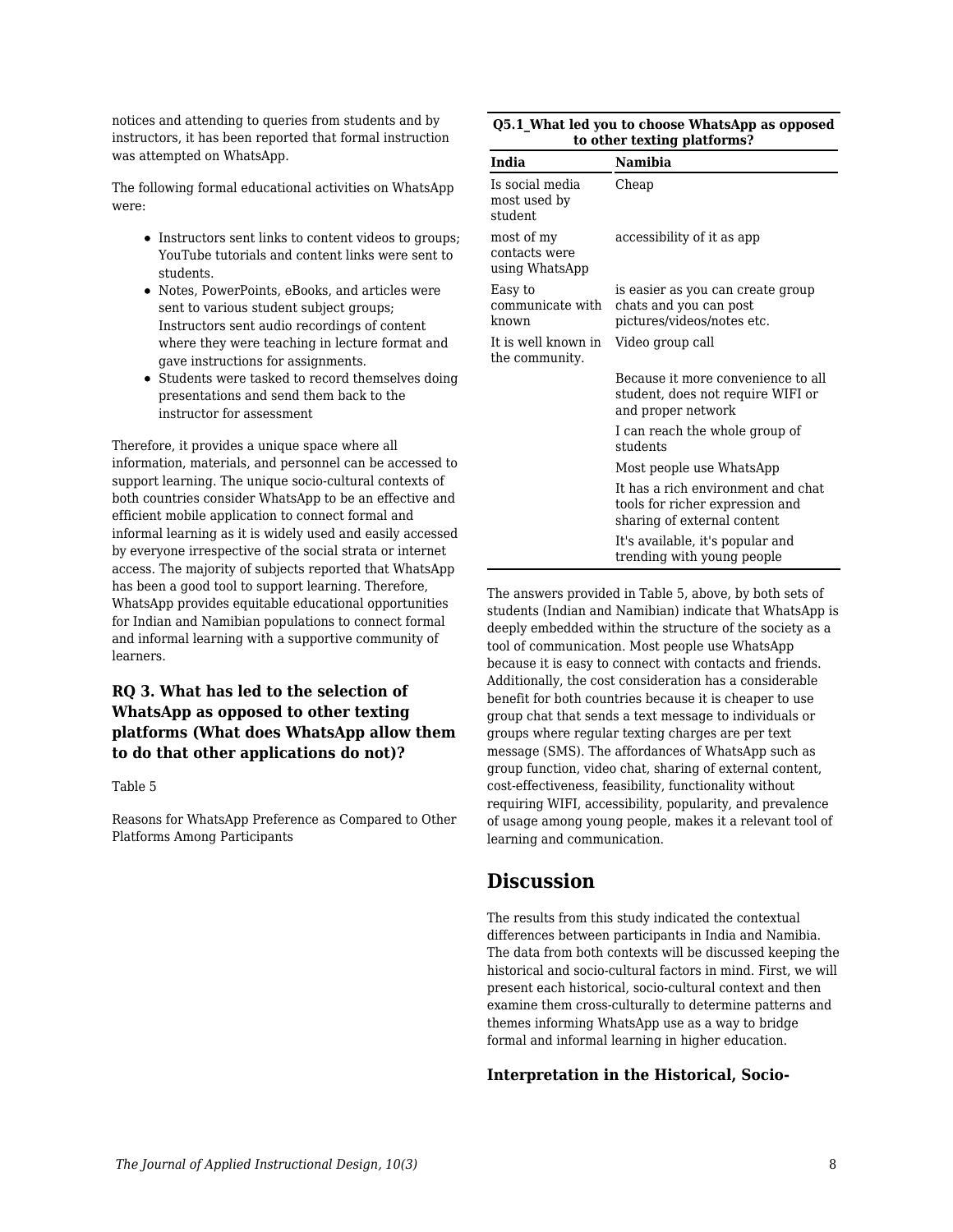### **Cultural Context**

The Indian universities, Indian Institute of Technology (IIT-BHU), Varanasi and Indian Institute of Technology (IIT-D), Delhi are 2 of the 23 autonomous public technical and research universities located across India. They were established in the post-colonial era as institutes of national importance to speed up industrial development in India. These institutes are heavily focused on research in science, technology, and engineering, and are wellfunded through grants. The competition to get into one of these universities is very high. This background provides a historical context to analyze the socio-cultural data from India.

In demographics, none of the instructors were females. The discrepancy in employment and gender gap in the competitive STEM field is clearly evident as reflected in the Global Gender Gap Index 2021 rankings (WES, 2021). India ranks  $140<sup>th</sup>$  in the Global Gender Gap Index whereas Namibia ranks  $6<sup>th</sup>$  closing the gender equity gap by 80.9% (WES, 2021). This is demonstrated in the female representation in the survey in Namibia. From 63 students, only 19% were females and 81% were males. An overwhelming majority (97%) of the students were in the age group of 18-21, and only 3% were in the age group of 22-26 – none above 26. 98% of the students were undergraduates in their second year of school, and only 2% of survey participants were graduate students. In the traditional socio-cultural context of India, age is very much related to educational and career potential. Therefore, numerous competitive government jobs have age limits in India.

### **Instructors' Usage of WhatsApp as Indicative of their Perception of Formal Learning**

In instructors' use of WhatsApp, differences stood out between the Indian and Namibian context. In India, the educational use of WhatsApp served a communicative function. Instructors received notifications from students about not being able to attend class or received issues of concerns and notified students about rescheduling classes. Indian instructors did not use WhatsApp for instructional purposes. None of them used it to teach through chat, video, or pictures or to brainstorm topics with students. Only half of the instructors were available to connect with students through WhatsApp while on campus. In the Namibian context, instructors were more connected and available to students through WhatsApp to answer homework or other questions. 60% used WhatsApp to teach and 50% brainstormed topics with students. WhatsApp was also used to collect data through surveys in the Namibian context. The differences in instructors' use of WhatsApp could be attributed to formal and informal perceptions of learning of instructors on WhatsApp. Indian instructors mainly used WhatsApp as a communication device to send or receive messages from students. Namibian instructors took it a step further to actually teach and brainstorm with students, and to send and receive homework. In the Namibian context, WhatsApp functioned as a supplemental Learning Management System that was easily accessible to students. Current practices in both contexts provided instant connection surpassing temporal and spatial constraints. However, the implication of this finding is the dilemma of boundaries between personal and professional time with the use of mobile devices for educational purposes, and each educator's individual decision based on context. Professor-student interactions in both contexts provided personalized support and scaffolding to students through WhatsApp.

### **Students' WhatsApp Usage as Indicative of their Need for a Supportive Learning Community**

Students' use of WhatsApp indicated students in both contexts used WhatsApp to connect with fellow students for various academic activities. Students in both contexts value WhatsApp for peer support in learning. A majority of Indian and Namibian students indicated they used WhatsApp to communicate with professors. There were more similarities than differences in both contexts indicating that students share a similar experience in needing a supportive community of peers and instructors to learn effectively. WhatsApp provides a supportive community of learners for students. Student usage patterns promote knowledge sharing, and student-tostudent interactions promote social and academic peer support through WhatsApp's virtual network.

The size of our sample does not render itself generalizable to the population, but it does provide insights from participants in the two countries and can serve as a springboard to a larger data. What is evident in this dataset is the following:

- Student-to-student interactions promote social and academic peer support through a virtual network
- Professor-student interactions provide personalized support and scaffolding to students.
- The use of WhatsApp is supporting the building of a community of learners.
- WhatsApp helps facilitate and maintain open communication.
- Current practices provide instant connection surpassing spatial and temporal constraints.
- WhatsApp usage patterns promote knowledge sharing.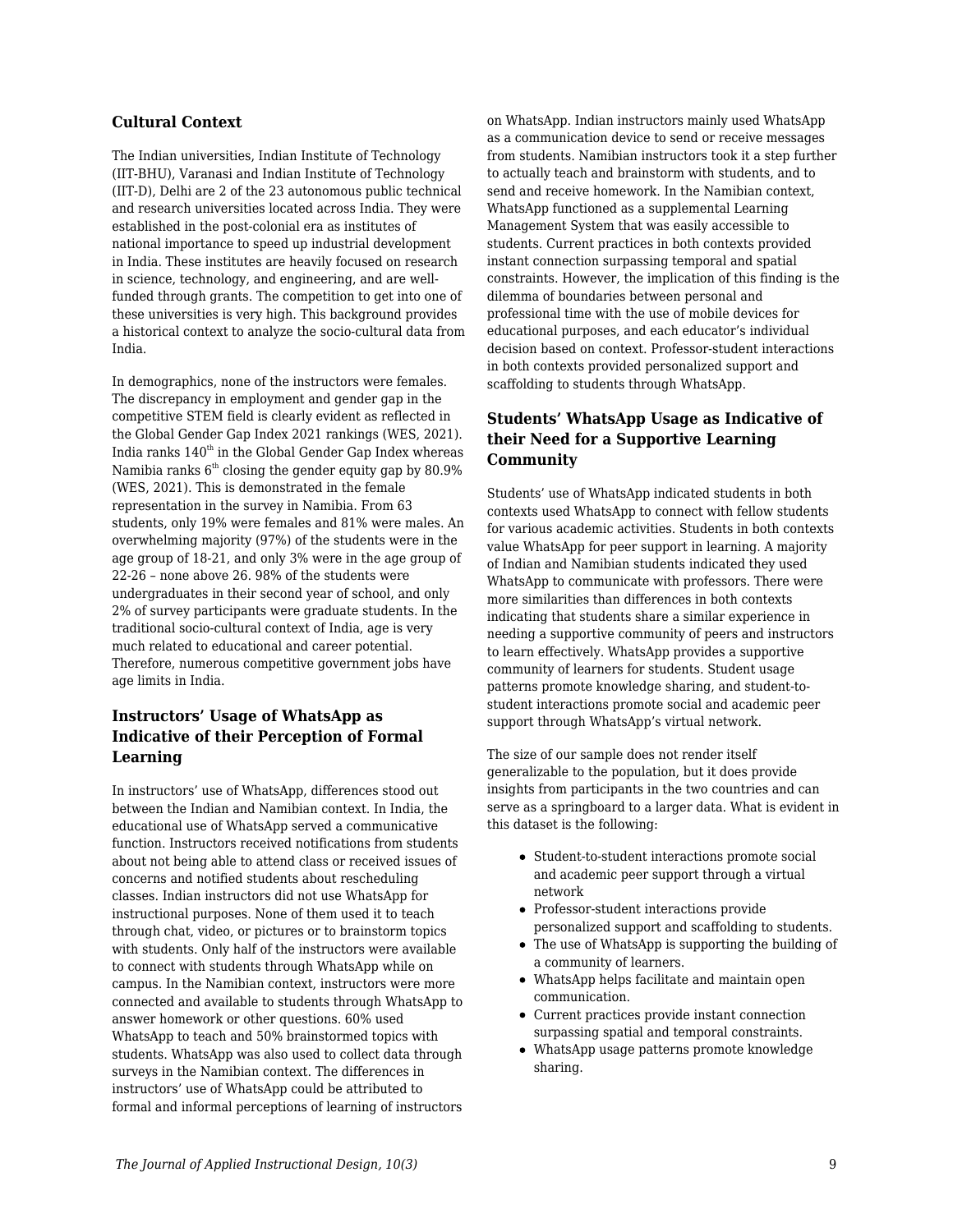# **Conclusion**

WhatsApp has become a powerful tool of informal learning and perhaps an indispensable communication medium between students and their instructors in countries where it is readily used. The lines between social usage and academic usage are being blurred as all parts of the cultural context coexist in the app. In other words, while the professors may be using it to remind students of homework, sending announcements, and checking in, students are also sharing in ways that may not be common in the traditional classroom. Ultimately, the data from this study shows it is not more advocacy needed to integrate WhatsApp in school, but rather educators and learning designers must take note of the everyday tools that teachers and learners use and find ways to integrate them in design practices to support learning.

# **References**

- Ahmed, Y. (2021). WhatsApp may soon reach 500 million users in India despite new private policy, claims report. *India today.* [https://edtechbooks.org/-jnmD](https://www.indiatoday.in/technology/news/story/whatsapp-may-soon-touch-500-million-users-in-india-despite-new-privacy-policy-claims-report-1758344-2021-01-12)
- Albers, R., Davison, C., & Johnson, B. (2017). Inquirybased learning: Emirati university students choose WhatsApp for collaboration. *Learning and Teaching in Higher Education: Gulf Perspectives*, *14*(2),12-31, http://doi.org/10.18538/lthe.v14.n2.275
- Bakshi, S. G. & Bhawalkar, P. (2017). Role of WhatsAppbased discussions in improving residents' knowledge of post-operative pain management: A pilot study. *Korean Journal of Anesthesiology, 70*(5), 542-549, http://doi.org/[10.4097/kjae.2017.70.5.542](https://dx.doi.org/10.4097%2Fkjae.2017.70.5.542)
- Bere, A. (2013). Using mobile instant messaging to leverage learner participation and transform pedagogy at a South African University of Technology. *British Journal of Educational Technology*, *44*(4), 544-561, [https://edtechbooks.org/-oMHj](https://doi.org/10.1111/bjet.12057)
- Communication Regulatory Authority of Namibia (March, 2019). Telecommunication Sector Performance Review for 2017/18. [https://edtechbooks.org/-tqw](https://www.cran.na/wp-content/uploads/2019/12/CRAN_Telecom_SPR_2018.pdf)
- Eraut, M. (2004). Informal learning in the workplace. *Studies in Continuing Education, 26*(2), 247–273. http://doi.org/10.1080/158037042000225245
- Gachago, D., Strydom, S., Hanekom, P., Simons, S., & Walters, S. (2015). Crossing boundaries: Lectures' perspectives on the use of WhatsApp to support teaching and learning in higher education. *Progressio: South African Journal for Open and*

*Distance Learning Practice, 37*(1), 172–187. https://doi.org/10.25159/0256-8853/57937.

- Gasaymeh, Al. M. (2017). University Students' use of WhatsApp and their perceptions regarding its possible integration into their education. *Global Journal of Computer Science and Technology, 17*(1), 1-9.
- Hamad, M. M. (2017). Using WhatsApp to enhance students' learning of English language experience to share. *Higher Education Studies, 7*(4), 74-87. http://doi.org/10.5539/hes.v7n4p74
- Jhaveri, K. D., Pascarelli, B., Hasan, A., Kozikowski, A., Fishbane, S., and Pekmezaris, R (2020). WhatsApp®'ening in nephrology training. *Clinical Kidney Journal, 13*(1), 8-13. http://doi.org/10.1093/ckj/sfz045
- Kaliyadan, F., Ashique, K., Jagadeesan, S., & Krishna, B. (2016). What's up dermatology? A pilot survey of the use of WhatsApp in dermatology practice and case discussion among members of WhatsApp dermatology groups. *Indian Journal of Dermatology, Venereology, and Leprology, 82*(1), 67-69. DOI:10.4103/0378-6323.171638
- Kapasia, N., Paul, P., Roy, A., Saha, J., Zaveri, A., Mallick, R., & Chouhan, P. (2020). Impact of lockdown on learning status of undergraduate and postgraduate students during COVID-19 pandemic in West Bengal, India. *Children and Youth Services Review, 116*, 105-194. https://doi.org/10.1016/j.childyouth.2020.105194
- Kapoor, A., Tiwari, V., & Kapoor, A. (2019). Teaching undergraduates beyond the classroom: Use of WhatsApp. *Indian Pediatrics, 56*(11), 967-969.
- Kumar Singh, P. (2017). WhatsApp community of practice (CoP) for teachers. In G. Motteram (Ed.), *Teaching and technology: Case studies from India* (pp. 22–23). British Council: New Delhi.
- Mare, A. (2019). Communication surveillance in Namibia: An exploratory study. *Media Policy and Democracy Project*. Retrieved from https://www.mediaanddemocracy.com/uploads/1/6/5/ 7/16577624/namibia\_report\_3rd\_pages.pdf
- Mendenhall, M., Skinner, M., Collas, S., & French, S. (2018). Expanding teacher support through Mobile mentoring in Kakuma refugee camp: Benefits and challenges. *Current Issues in Comparative Education, 20*(2), 9–23.
- Mpungose, C. B. (2020). Is Moodle or WhatsApp the preferred e-learning platform at a South African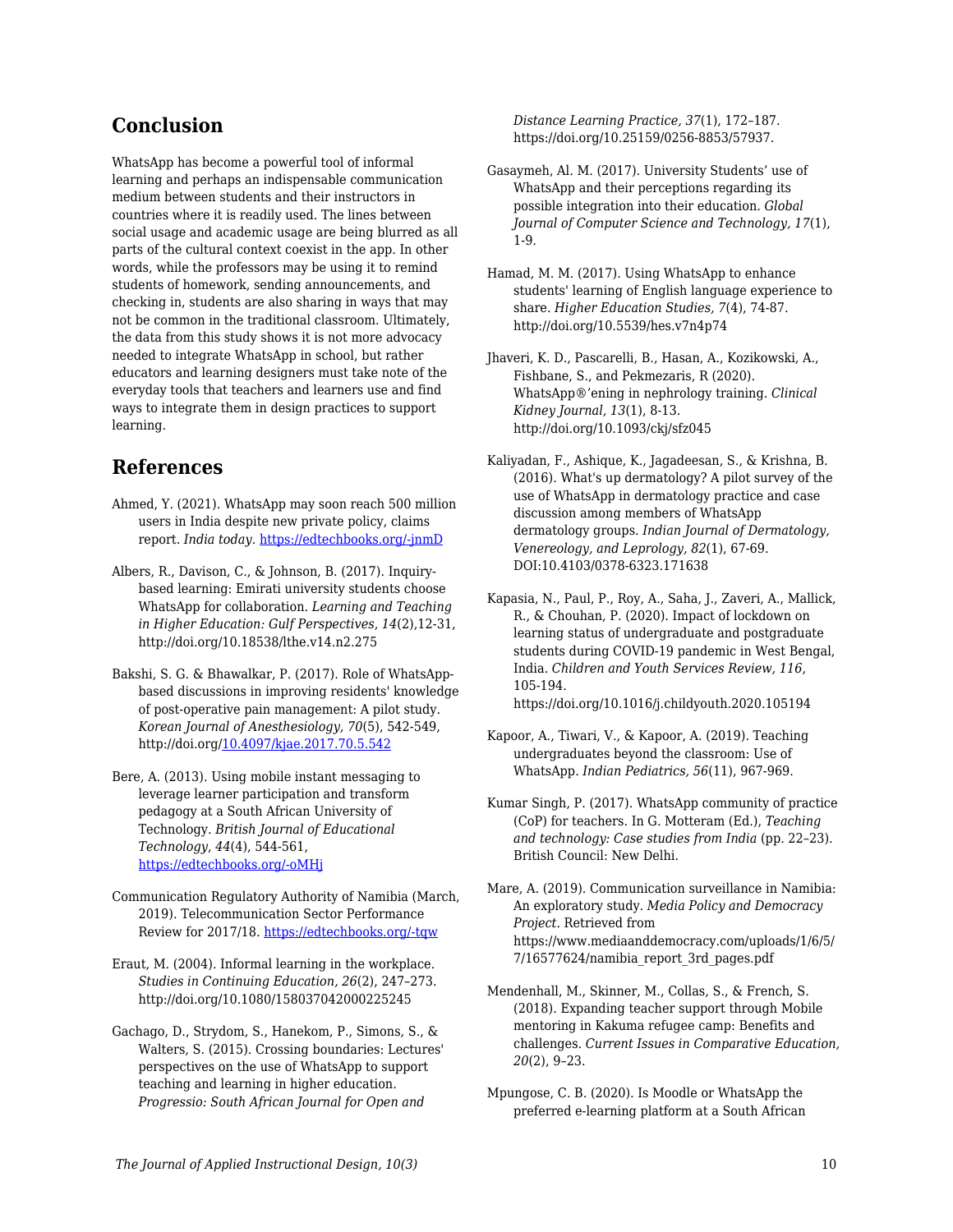university? First-year students' experiences. *Education and Information Technologies, 25*(2), 927-941. https://doi.org/10.1007/s10639-019-10005-5

- Nedungadi, P., Karunya, M., Karunya, R., & Raman, R. (2018). Improving educational outcomes & reducing absenteeism at remote villages with mobile technology and WhatsAPP: Findings from Rural India. *Education and Information Technologies, 23*(1), 113-27, https://doi.org/10.1007/s10639-017-9588-z
- Pandey, N., Srivastava, R., Kumar, G., Katiyar, V., Agrawal, S., & Srivastava, R. M. (2020). Teleconsultation at a tertiary care government medical university during COVID-19 lockdown in India - A pilot study. *Indian Journal of Ophthalmology*, *68*(7), 1381–1384. DOI: [10.4103/ijo.IJO\\_1658\\_20](https://doi.org/10.4103/ijo.ijo_1658_20)
- Pinar, N. K., & Pinar, Y. (2017). University students' attitudes towards WhatsApp text interaction and emoji use. *Sada Institute of Art and Language Studies: Sanat Ve Dil Dergisi, 6*(38), 2709-2719. DOI:10.7816/idil-06-38-07.

Rambe, P., & Bere, A. (2013). Using mobile instant

messaging to leverage learner participation and transform pedagogy at a South African University of Technology. *British Journal of Educational Technology, 44(*4), 544-556. https://doi.org/10.1111/bjet.12057

- Silver, L., Smith, A., Johnson, C., Jiang, J., Anderson, M., & Rainie, L. (2019). Mobile connectivity in emerging economies. *PEW Research Center.* [https://edtechbooks.org/-zfa](https://www.pewresearch.org/internet/2019/03/07/use-of-smartphones-and-social-media-is-common-across-most-emerging-economies/#table)
- Tandale, M. S. (2018). Use of WhatsApp as a tool for information dissemination in the colleges of Western Region of Mumbai: A study. *International Journal of Information Dissemination and Technology, 8*(3), 147. DOI: 10.5958/2249-5576.2018.00031.6
- Thaba-Nkadimene, K. L. (2020). The influence of WhatsApp usage on collaborative pedagogy and social networking during teaching practice at a rural university in South Africa. *Journal of African Education*, *1*(1), 5-23. https://doi.org/10.31920/2633-2930/2020/s1n1a1
- World Economic Forum (2021). *Global Gender Gap Report 2021: Insight Report.* [https://edtechbooks.org/-Lgh](http://www3.weforum.org/docs/WEF_GGGR_2021.pdf)